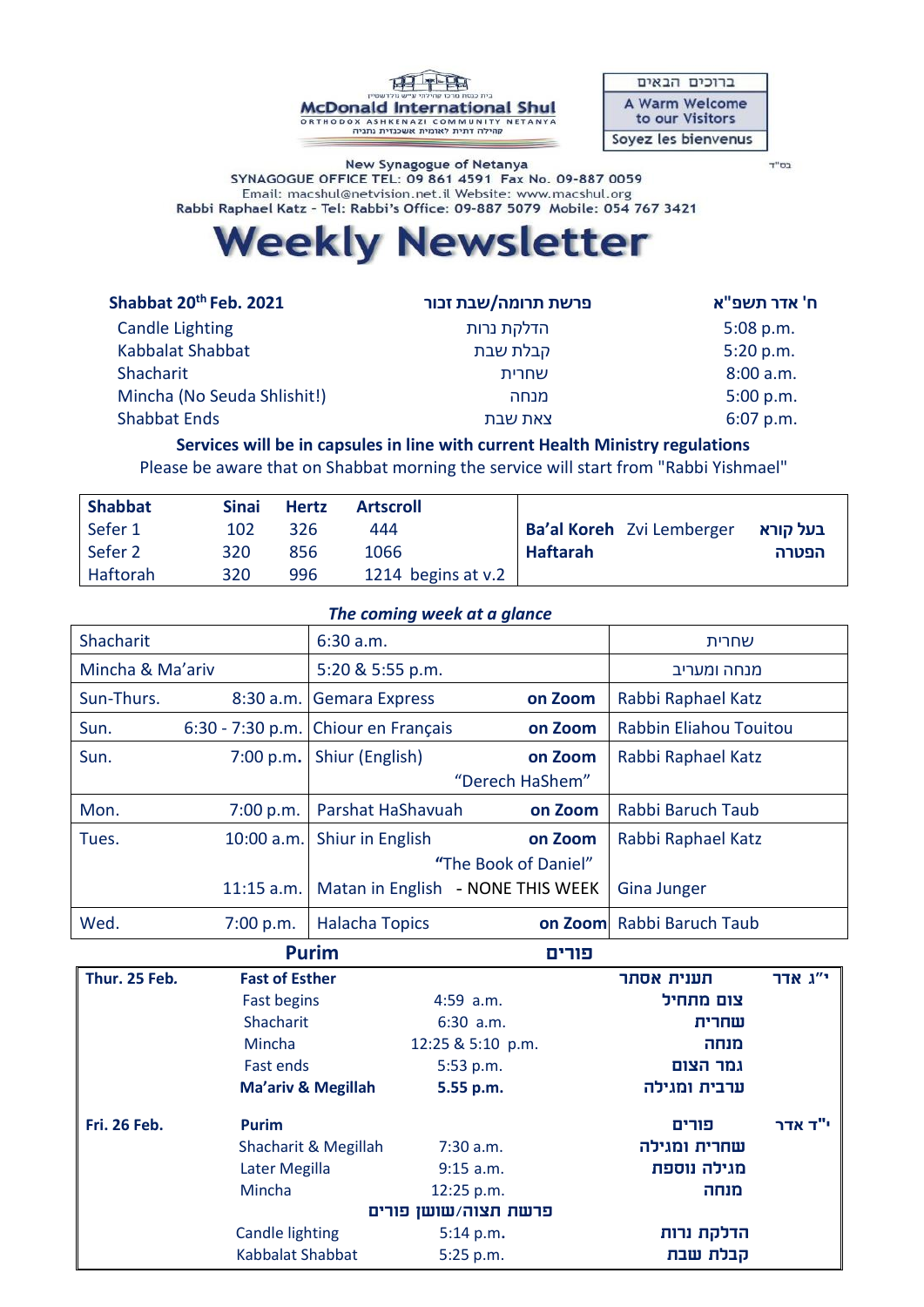## **Services are taking place regularly according to the Health Ministry restrictions in effect at the moment.**

### **ANNOUNCEMENTS**

- Aziza ,(זאב שמואל הכהן בן דובה) Cohen Warren ,(אסתר לאה בת חוה) Shuck Laura to **Shlaimah Refuah**  .(יוסף בן בלס בריינה( Shinar Yosef ,(עזיזה בת נחמה) Mergy
- **Condolences** to David Friede on the death of his brother Michael ל"ז in England. Shiva until Shabbat. For condoences please call David at 053 621 1374.
- **The Plaque** at the beginning of the Parasha Video kindly delivered by the Rabbi is sponsored this week by Nuchy Morowitz in loving memory of her mother Rebbetzen Rachel Morowitz ה" באדר on the occasion of her yahrzeit באדר. You can sponsor a Parasha video to announce good news, special family events or to memorialize a beloved one in the week of Yahrzeit. The maximum length is 35 words. (Don. 250₪). Details from the shul office.
- **Henry Koor Judaica Library** (09 884 0458) is reopening on 23<sup>rd</sup> February. Hours: Tuesday, Wednesday & Thursday 9:30 a.m. – 12 noon.
- **The Henry Koor Library Purim Cards** are now available in the library or from Elizabeth Dorfman 050-262-0897 at 60**₪** for a packet of 6 cards (100**₪** for 2 packs) proceeds to **Keren Ezra**. There is a limited supply.
	- **Pesach Magazine 5781** now in production! After a full year of waking up to unimaginable new challenges nearly every day, the theme for this publication is: "What have we learned?" Please submit your article to [therese.berkowitz@yahoo.com](mailto:therese.berkowitz@yahoo.com) by Monday February 22.
	- טוב כי' לה הודו Many members of our shul have received the vaccinations. Express your "Thanks to HaShem – הודו לה' כי טוב<sup>"</sup> with a donation to the Shul. See below for methods of payment.
- **Rabbi Raphael Katz's Shiurim** continue on Zoom to access click on link <https://us04web.zoom.us/j/4806088269?pwd=swnYfybjZoY> **or** enter Meeting I.D. 480 608 8269 Password 8RXUmm.
- **Rabbi Taub's Shiurim** continue on Zoom this week, on Monday and Wednesday evenings at 7:00 p.m. On **Mon** enter Meeting ID: 888 974 573 Password : ouisrael. On **Wed**. enter meeting ID 709 706 986. Password: ouisrael. Further details can be obtained from David Feiler [\(davidfeiler2@gmail.com\)](mailto:davidfeiler2@gmail.com)
- **Rabbin Eliahou Touitou's Chiour en Français** continues on Zoom on Sunday. If you have not attended previous Zoom sessions and wish to attend please contact Jacques Korolnyk. (j.korolnyk@koro.ch)
- **Gina Junger's Shiurim** continue on Zoom every second week, on Tuesdays. The winter series is studying the Book of Mishlei (Proverbs). To enter please use ID. 253 081 3178 Password: 1CWspU.
- **Yahrzeits:** We wish long life to the following who have yahrzeit this week:

| Joseph Berger        | <b>Betty Warach</b>          | <b>Barbara Cohen</b>                                           | Paulette Woolf Maureen Frankel |             |
|----------------------|------------------------------|----------------------------------------------------------------|--------------------------------|-------------|
| Gene Portnoi         | Leslie Grant                 | Melanie Zahavi                                                 | Arthur Opolion Zahava Krieger  |             |
| Leila Manasseh       | Anita Hochstein Norma Ellins |                                                                | <b>Madeleine Golding</b>       |             |
| <b>Steven Rose</b>   |                              | Judith Weinrach Alexey Bogoslavsky Ronald Lawrence Michael Raz |                                |             |
| <b>Ralph Portner</b> | Ina Averbuch                 | <b>Henry Cardash</b>                                           | Laura Shuck                    | Joan Hitman |

**Please remember: Masks MUST be worn correctly and social distance must be kept in the precincts of the Shul.**

**----------------------------------------------------------------------------------------------------------------------------------------------------------------------------------------------------------------------------------------------------------------------------------------------------------------------------------------------------------------------------------------------------------------------------------**

# **פ ו ר י ם ש מ ח**